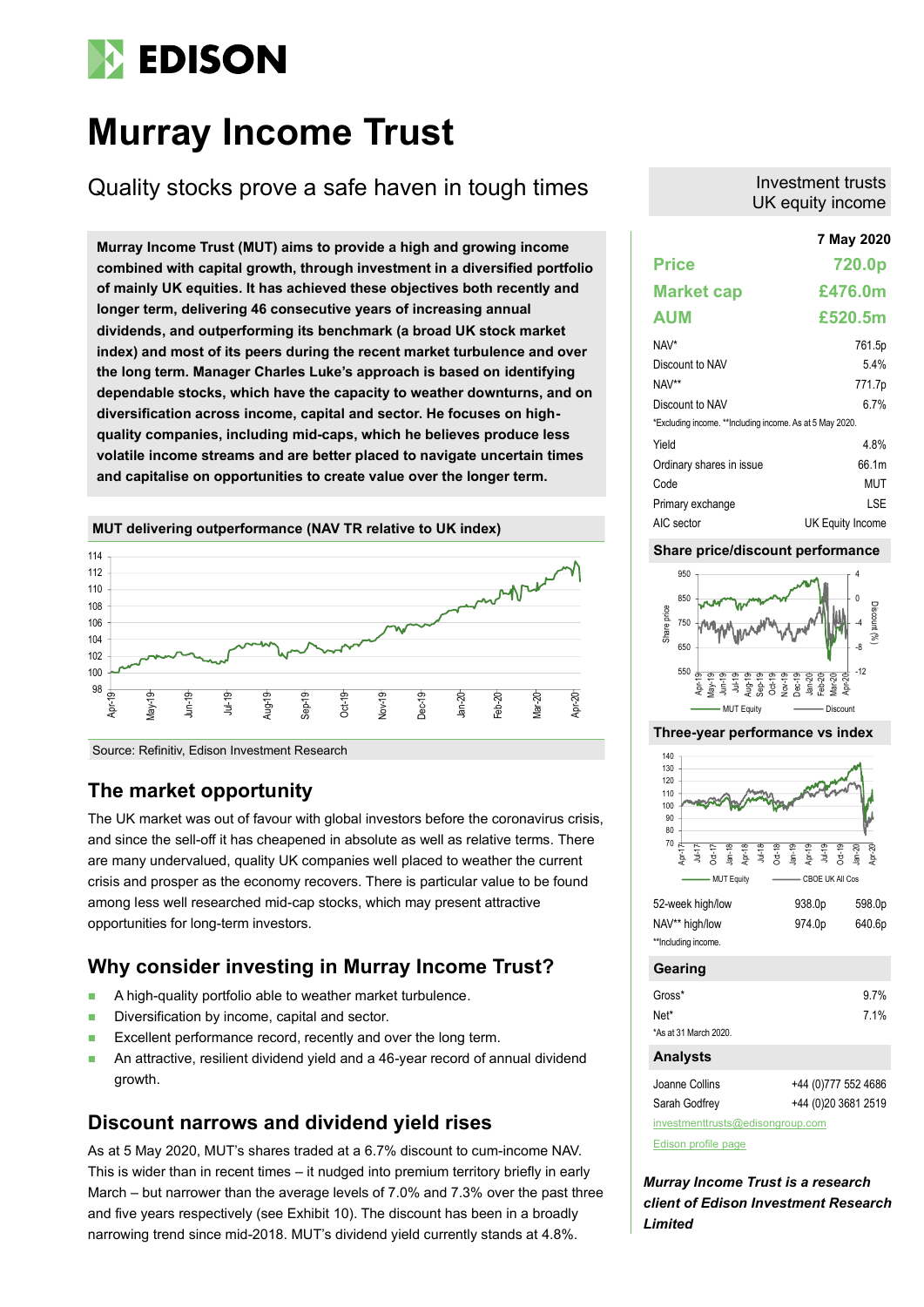

## **Exhibit 1: Trust at a glance**

### **Investment objective and fund background Recent developments Recent developments**

Murray Income Trust (MUT) aims for a high and growing income combined with capital growth through investment in a portfolio principally of UK equities. Its investment policy is to invest in companies that have potential for real earnings and dividend growth, while also providing an above-average portfolio yield. The emphasis is on the management of risk and the absolute return from the portfolio. MUT measures its performance versus the broad UK stock market.

■ 17 Feb 2020: Results for six months to 31 Dec 2020 showed TR of +7.7% (share price basis) and +9.0% (NAV basis), outperforming benchmark return  $of +5.5%$ 

■ November 2019: Declaration of three interim dividends of 8.25p per share for the year ending June 2020, to be paid on 20 Dec 2019, 20 March 2020 and 19 June 2020. Fourth interim dividend, announced in August 2020, will be at least 8.25p.

| Forthcoming       |                | <b>Capital structure</b> |                                     | <b>Fund details</b> |                                         |
|-------------------|----------------|--------------------------|-------------------------------------|---------------------|-----------------------------------------|
| <b>AGM</b>        | November 2020  | Ongoing charges 0.65%    |                                     | Group               | Aberdeen Standard Investments           |
| Annual results    | September 2020 | Net gearing              | 7.1%                                | Managers            | Charles Luke (lead), lain Pyle (deputy) |
| Year end          | 30 June        |                          | Annual mgmt fee Tiered (see page 8) | Address             | 1 George Street,                        |
| Dividend paid     | Quarterly      | Performance fee          | None                                |                     | Edinburgh, EH2 2LL                      |
| Launch date       | 1923           | Trust life               | Indefinite                          | Phone               | 0808 500 0040 (retail)/0131 222 1863    |
| Continuation vote | No             | Loan facilities          | £40m loan notes/£20m bank loan      | Website             | www.murray-income.co.uk                 |

#### **Dividend policy and history (financial years) Share buyback policy and history (financial years)**

MUT's board aims to increase the total dividend each year. Four interim dividends are normally paid each year in March, June, September and December.









**Shareholder base (as at 29 February 2020) Portfolio equity exposure by geography (as at 30 March 2020)**



### **Top 10 holdings (as at 31 March 2020)**

|                         |             |                  | Portfolio weight % |                |  |
|-------------------------|-------------|------------------|--------------------|----------------|--|
| Company                 | Country     | <b>Sector</b>    | 31 March 2020      | 31 March 2019* |  |
| AstraZeneca             | UK          | Healthcare       | 4.0                | 2.6            |  |
| GlaxoSmithKline         | UK          | Healthcare       | 4.0                | 2.2            |  |
| Diageo                  | UK          | Consumer goods   | 3.7                | 3.6            |  |
| RELX                    | UK          | Media            | 3.5                | 2.6            |  |
| Roche                   | Switzerland | Healthcare       | 3.2                | 2.5            |  |
| Unilever                | UK          | Consumer goods   | 3.2                | 3.2            |  |
| <b>National Grid</b>    | UK          | Utilities        | 3.1                | 2.3            |  |
| Rio Tinto               | UK          | <b>Materials</b> | 3.1                | 2.9            |  |
| Assura                  | UK          | Healthcare       | 2.9                | N/A            |  |
| Aveva                   | UK          | Technology       | 2.7                | 2.6            |  |
| Top 10 (% of portfolio) |             |                  | 33.4               | 31.2           |  |

Source: Murray Income Trust, Edison Investment Research, Bloomberg, Morningstar. Note: \*N/A where not in end-March 2019 top 10.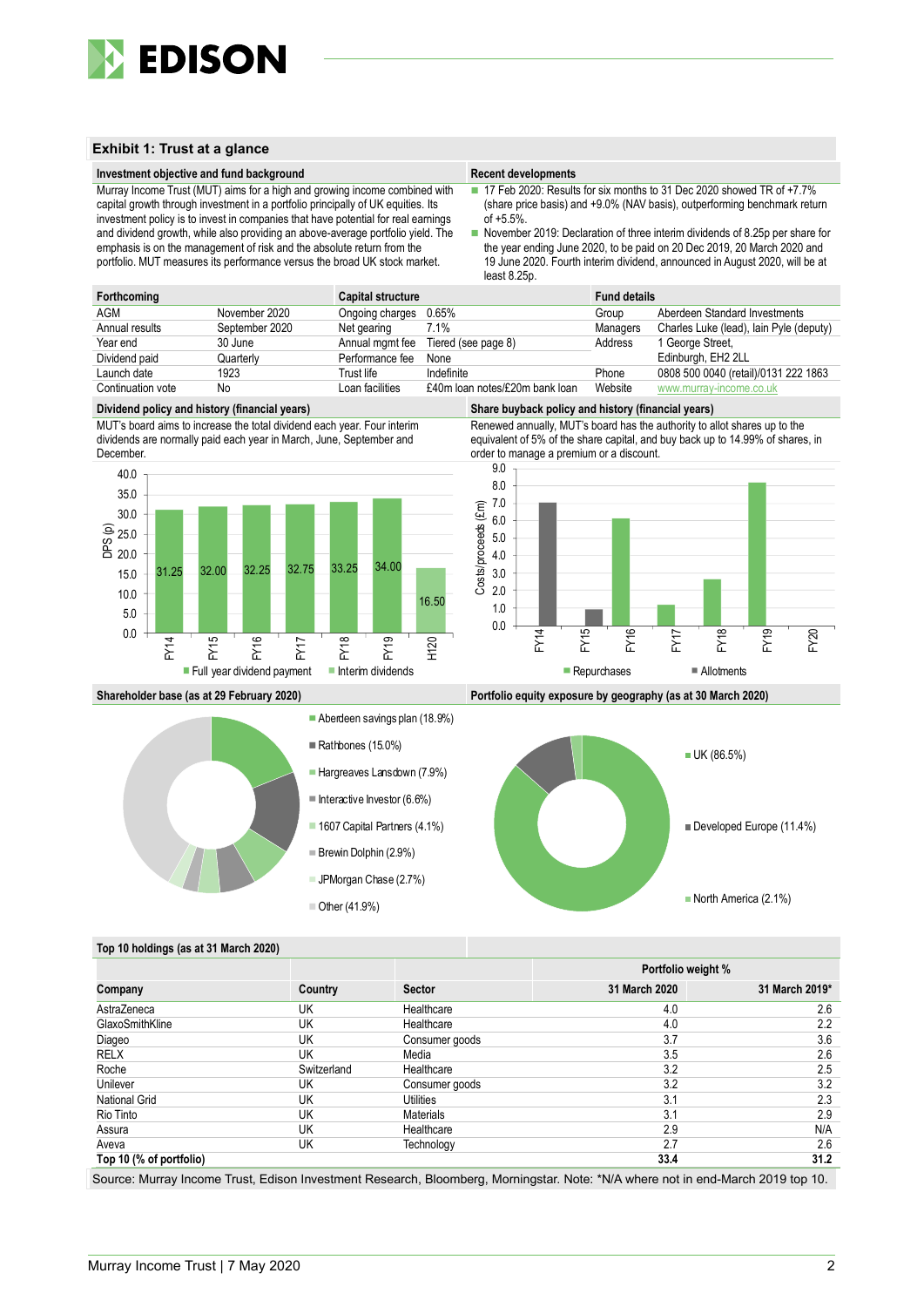

# **Market outlook: Low valuations may offer opportunity**

A global recession seems inevitable in the wake of the coronavirus pandemic. Even once major economies emerge from lockdown, social distancing measures will remain a heavy burden for many businesses until a vaccine is available. Additionally, summer holiday and business travel plans will likely be curtailed. Many businesses, especially small ones and those burdened with debt, will not survive protracted restraints on trading. For UK investors, there are also significant uncertainties related to trade relations with the EU and US. Post-Brexit negotiations have been delayed by the onset of the virus, and the forthcoming presidential election will hamper British efforts to reach a rapid trade agreement with the US.

None of this bodes well for the near-term outlook for UK equity markets. However, valuations on quality UK stocks were relatively low before the coronavirus crisis, due to investor outflows since the 2016 EU referendum. They are even cheaper now, in absolute as well as relative terms. This arguably represents a great opportunity for long-term investors to purchase undervalued, quality UK stocks. These are the companies best placed to survive current challenges and prosper once the global economy eventually moves into recovery.





Source: Refinitiv, Edison Investment Research

# **Fund profile: Aiming for high income and growth**

Founded in Scotland in 1923, MUT has been part of the Aberdeen Asset Management (AAM, now Aberdeen Standard Investments, or ASI) stable since 2000. Charles Luke has been the trust's portfolio manager since 2006. His deputy, Iain Pyle, joined the team in 2018. The Aberdeen/ Standard Life merger in 2017 saw the UK element of AAM's Pan-European equity team (of which Luke was a member) merge with SLI's UK team to create ASI's 16-strong UK equity team.

MUT aims to realise a high and growing income, combined with capital growth, through investment in a diversified portfolio of mainly UK equities, although up to 20% may be invested in non-UK stocks. The trust has a longer-term investment focus and targets good-quality, well managed companies, with attractive valuations and strong ESG characteristics. Option writing on a modest scale is used to enhance portfolio income and diversification.

MUT has a 46-year record of annual dividend growth. It is a member of the Association of Investment Companies' UK Equity Income sector and uses a broad UK stock market index as its benchmark. For comparison purposes in this note, we are using the CBOE UK All Companies index. Performance is also measured against peers in the UK Equity Income sector. Gearing of up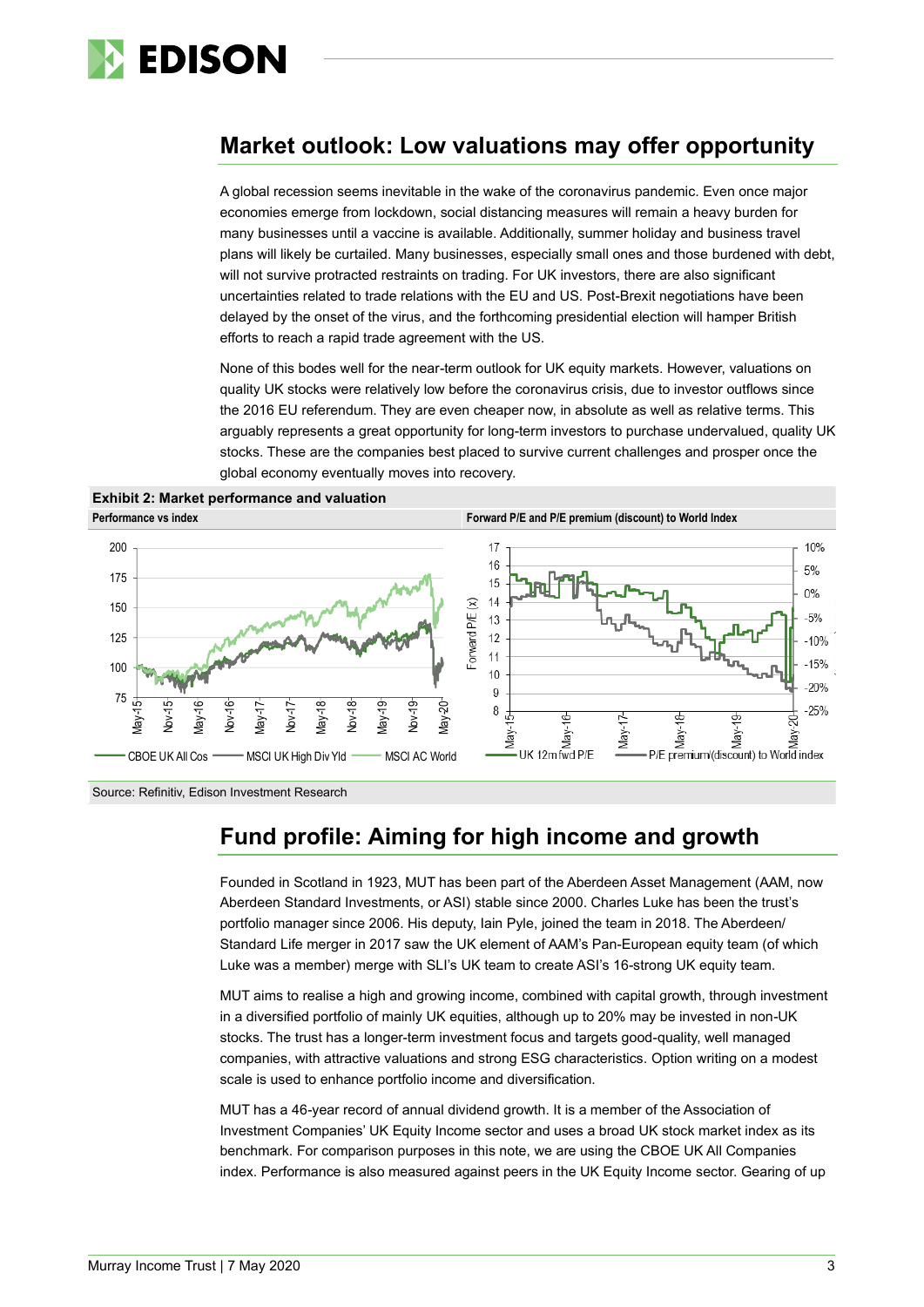

to £60m (c 11.5% of net assets) is accessible via long-term, fixed-rate borrowings and a flexible multi-currency bank loan. Net gearing as at end-March 2020 was 7.1%.

# **The fund managers: Charles Luke and Iain Pyle**

## **The manager's view: Quality the key to weathering crisis**

Manager Charles Luke views the coronavirus crisis as 'a highly unusual episode for equity markets', given that it represents a combination of a demand and supply shock leading to significant concerns about the financial viability of companies. However, he believes that in general, dependable companies with robust balance sheets and strong business models are best placed to trade their way through this very challenging environment. 'These are the types of companies that we focus on,' he says. Luke believes that while it is impossible to mitigate the impact of market falls entirely, MUT's careful approach to capital allocation has held the portfolio in relatively good stead through this very challenging period.

Luke stresses that the team continues to closely monitor the financial strength of its holdings, with an emphasis on operational and financial leverage and cash generation. He also places particular value on remaining in close dialogue with the companies MUT holds, to understand their thoughts and plans. Luke says he is watching the market closely for opportunities to add to holdings where the team believes the market reaction has been too severe.

Looking ahead, the manager sees the evolution of the health crisis as key – news of a vaccine would be positive for investor sentiment, while evidence that the virus was mutating and becoming more virulent would trigger renewed market weakness. The team is also closely watching economic developments, in particular the impact of COVID-19 on the US economy. Luke does not share the concerns of some investors that the recent, very aggressive fiscal and monetary stimulus implemented by western governments will lay the basis for future inflation.

While the health and economic crises run their course, Luke says he is happy with the current positioning of the portfolio and does not intend to make significant changes. 'These are difficult times for all, but the fund is in a relatively good position, with strong revenue reserves. We have adopted a cautious stance for some time and see little reason to shift from this conservative focus on higher-quality businesses,' he concludes.

# **Asset allocation**

## **Investment process: Diverse, quality stocks with long-run focus**

Manager Charles Luke and his deputy, Iain Pyle, are part of a five-strong UK equity income team, which sits within Aberdeen Standard Investment's (ASI) UK equity team. This team provides Luke with detailed research coverage on the UK's 350 largest listed companies. Luke also has access to the work of ASI's UK smaller companies team, while ideas on overseas stocks are drawn from ASI's global research network. Investment ideas are tested against a quality filter, which includes assessments of the attractiveness of the industry, the durability of the company's business model, its financial strength, management capability, and environmental, social and governance (ESG) risks. All ideas are subject to rigorous team scrutiny and debate. Fundamental research is supplemented by regular company meetings.

The team seeks undervalued companies with high margins and return on equity, low levels of net debt, above-average earnings and dividend growth potential, along with the capacity to react quickly to adverse developments. MUT typically invests in a portfolio of between 30 and 70 stocks, with a long-term timeframe, to give holdings time to realise their potential value. Portfolio turnover is therefore low, with stocks held for an average of about five years. However, if a company's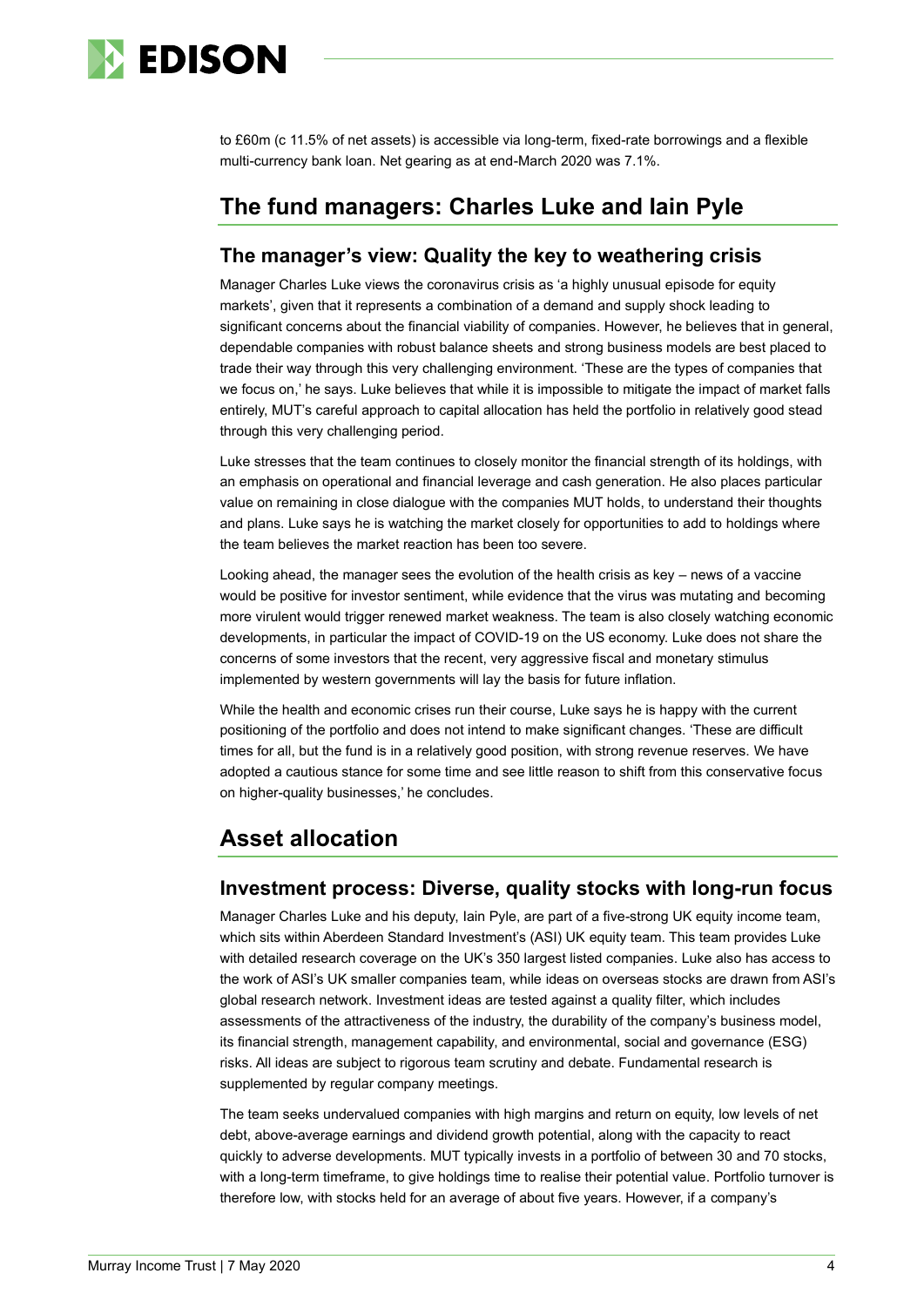

fundamentals deteriorate, the team will exit swiftly. All positions are kept under continuous review, supported by the UK equity team's daily meetings to discuss company news and outlook changes.

Diversification is key to MUT's approach. About 30% of the portfolio is invested in mid- and smallcap companies, while overseas stocks may represent up to 20% of holdings. This provides diversification by size and geography beyond that of some other UK equity income funds. Additionally, the team seeks to diversify holdings by income and capital (with a limit on each of 5% per holding) and by sector. Holdings in the top three sectors, as defined by Industry Classification Benchmark (ICB) classifications, are limited to 50% of the portfolio, and the top five holdings may not exceed 40%. Overseas holdings have also allowed MUT to benefit from currency gains thanks to the weakness of the pound.

The team uses option writing to augment the investment process in two ways. Firstly, it allows the team to optimise exposure to individual holdings, mainly via the writing of call options, to potentially reduce exposure to particular stocks. Additionally, option premium income provides a modest, uncorrelated supplement to portfolio income.

MUT actively engages with portfolio companies on ESG matters, based on the view that this helps foster stronger long-term performance. To this end, the manager draws on the expertise of ASI's 30-strong, in-house ESG team.

### **Exhibit 3: MUT quantitative quality characteristics**

|                               | <b>MUT (%)</b> | Benchmark (%) |
|-------------------------------|----------------|---------------|
| Return on equity              | 16.2           | 12.4          |
| Operating margin              | 17.6           | 16.4          |
| Net debt (ex-financials)      | 72.8           | 84.4          |
| EPS growth three-year forward | 6.7            | 6.4           |
| DPS growth three-year forward | 5.0            | 4.0           |
|                               |                |               |

Source: Murray Income Trust, Edison Investment Research. Note: Calculated as weighted medians, as at 31 December 2019.

## **Current portfolio positioning**

As at 31 March 2020, MUT's portfolio held 58 stocks, unchanged since 30 September 2019. There were 50 UK and eight overseas stocks, compared to 51 UK stocks and 7 overseas stocks at end-September 2019. The top 10 holdings (Exhibit 1) comprise 33.4% of the portfolio, a little higher than 31.2% at end September 2019. Overseas holdings represent 13.5% of the portfolio, up from 11.2% at 30 September 2019 (Exhibit 4), following purchases of Telenor, a Norwegian telecommunications stock, and Mowi, a Norwegian food producer, and the sale of Scandinavian Tobacco. With the exception of Microsoft, all of the overseas holdings are listed in Switzerland and the Nordic countries.

| Company        | Country     | <b>Sector</b>                   | % of portfolio end-March 2020 |
|----------------|-------------|---------------------------------|-------------------------------|
| Roche Holdings | Switzerland | Pharmaceuticals & biotechnology | 3.2                           |
| Microsoft      | US          | Software & computer services    | 2.1                           |
| Nestlé         | Switzerland | Food producers                  | 1.7                           |
| VAT Group      | Switzerland | Industrial engineering          | 1.7                           |
| <b>KONE</b>    | Finland     | Industrial engineering          | 1.5                           |
| Novo-Nordisk   | Denmark     | Pharmaceuticals & biotechnology | 1.5                           |
| Telenor        | Norway      | Telecommunications              | 1.4                           |
| Mowi           | Norway      | Food producers                  | 0.4                           |

## **Exhibit 4: MUT's overseas holdings as at 31 March 2020**

Source: Murray Income Trust, Edison Investment Research. Note: Excludes options.

Recent significant market volatility has provided the opportunity to reassess the long-term attractions of various portfolio holdings and marginally reposition the portfolio in anticipation of a potential recovery. In March, the manager added to holdings of Rio Tinto, M&G, Coca-Cola Hellenic Bottling and Mondi, which were all viewed as attractively valued with sound long-term growth prospects. The manager also reduced exposure to a number of companies that are particularly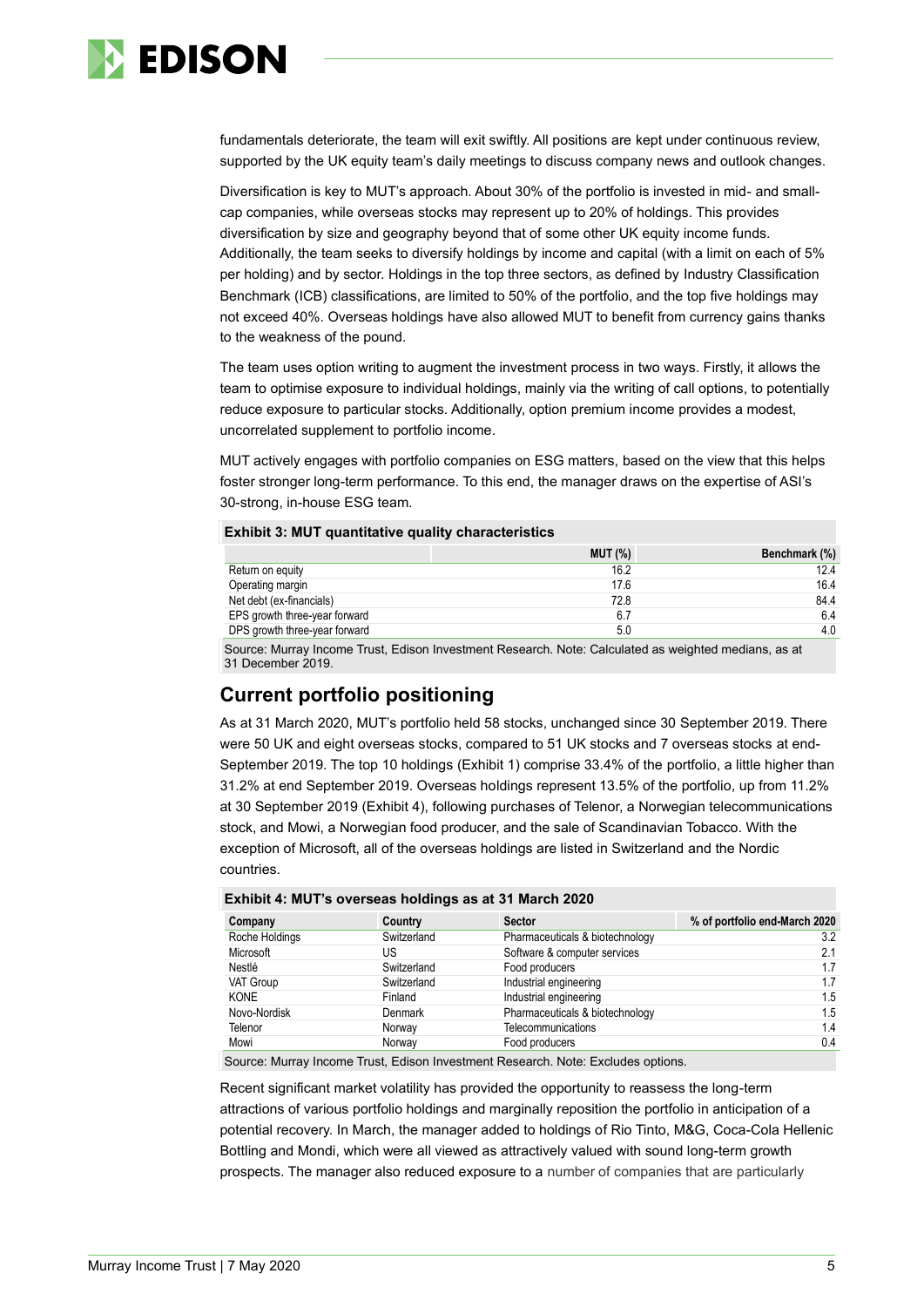

exposed to the impact of COVID-19, closing small positions in Signature Aviation, Hostelworld, Compass, Diploma and HSBC.

MUT's portfolio remains well diversified on a sectoral basis. The most significant active positions versus the benchmark are a 6.8pp underweight to financials, a 5.7pp underweight to oil and gas, a 4.3pp overweight to technology, a 2.6pp overweight to healthcare and a 2.3pp overweight to industrials (Exhibit 5). The portfolio also has modest overweights to utilities, consumer goods and telecommunications.

The manager continues to use option writing to modestly enhance portfolio income, selling a put on Mowi in February.

|                    | Portfolio end-<br><b>March 2020</b> | Portfolio end-<br><b>March 2019</b> | Change<br>(pp) | <b>Index</b><br>weight | Active weight<br>vs index (pp) | Trust weight/<br>index weight $(x)$ |
|--------------------|-------------------------------------|-------------------------------------|----------------|------------------------|--------------------------------|-------------------------------------|
| Financials         | 19.2                                | 24.7                                | (5.5)          | 26.0                   | (6.8)                          | 0.7                                 |
| Consumer goods     | 17.2                                | 16.0                                | 1.1            | 15.6                   | 1.6                            | 1.1                                 |
| Healthcare         | 13.8                                | 9.9                                 | 3.9            | 11.2                   | 2.6                            | 1.2                                 |
| Industrials        | 13.4                                | 12.8                                | 0.5            | 11.1                   | 2.3                            | 1.2                                 |
| Consumer services  | 11.4                                | 10.9                                | 0.5            | 11.3                   | 0.1                            | 1.0                                 |
| Basic materials    | 7.0                                 | 8.3                                 | (1.3)          | 7.4                    | (0.4)                          | 0.9                                 |
| Technology         | 5.3                                 | 4.7                                 | 0.7            | 1.0                    | 4.3                            | 5.2                                 |
| Utilities          | 5.2                                 | 2.4                                 | 2.8            | 3.7                    | 1.5                            | 1.4                                 |
| Oil & gas          | 4.6                                 | 6.8                                 | (2.1)          | 10.3                   | (5.7)                          | 0.4                                 |
| Telecommunications | 2.9                                 | 3.4                                 | (0.6)          | 2.4                    | 0.5                            | 1.2                                 |
|                    | 100.0                               | 100.0                               |                | 100.0                  |                                |                                     |

**Exhibit 5: Portfolio industry exposure vs benchmark (% unless stated)**

Source: Murray Income Trust, Edison Investment Research. Note: adjusted for cash.

# **Performance: Consistently strong, near & longer term**

### **Exhibit 6: Five-year discrete performance data**

| 12 months ending | Share price<br>(%) | <b>NAV</b><br>$(\%)$ | <b>CBOE UK AII</b><br>Companies (%) | <b>MSCI UK High</b><br>Dividend Yield (%) | <b>MSCI AC World</b><br>(%) |
|------------------|--------------------|----------------------|-------------------------------------|-------------------------------------------|-----------------------------|
| 31/04/16         | (7.0)              | (7.5)                | (5.7)                               | (5.8)                                     | (0.5)                       |
| 31/04/17         | 24.2               | 24.1                 | 20.3                                | 21.8                                      | 31.1                        |
| 31/04/18         | 2.2                | 2.1                  | 8.1                                 | 7.2                                       | 7.8                         |
| 31/04/19         | 12.6               | 8.5                  | 2.5                                 | 3.8                                       | 11.6                        |
| 31/04/20         | (4.5)              | (6.6)                | (17.2)                              | (18.2)                                    | (1.2)                       |

Source: Refinitiv. Note: All % on a total return basis in pounds sterling.

### **Exhibit 7: Investment trust performance to 30 April 2020**



Source: Refinitiv, Edison Investment Research. Note: Three-, five- and 10-year performance figures annualised.

MUT's performance has been consistently strong in relative terms during both the recent market turbulence and over the longer term. Its holdings of quality stocks have proved relatively resilient during the sell-off. The April return of 8.0% in share price terms and 7.8% on an NAV basis compare favourably with the CBOE UK All Companies index return of 5.0%. In the three months to end-April,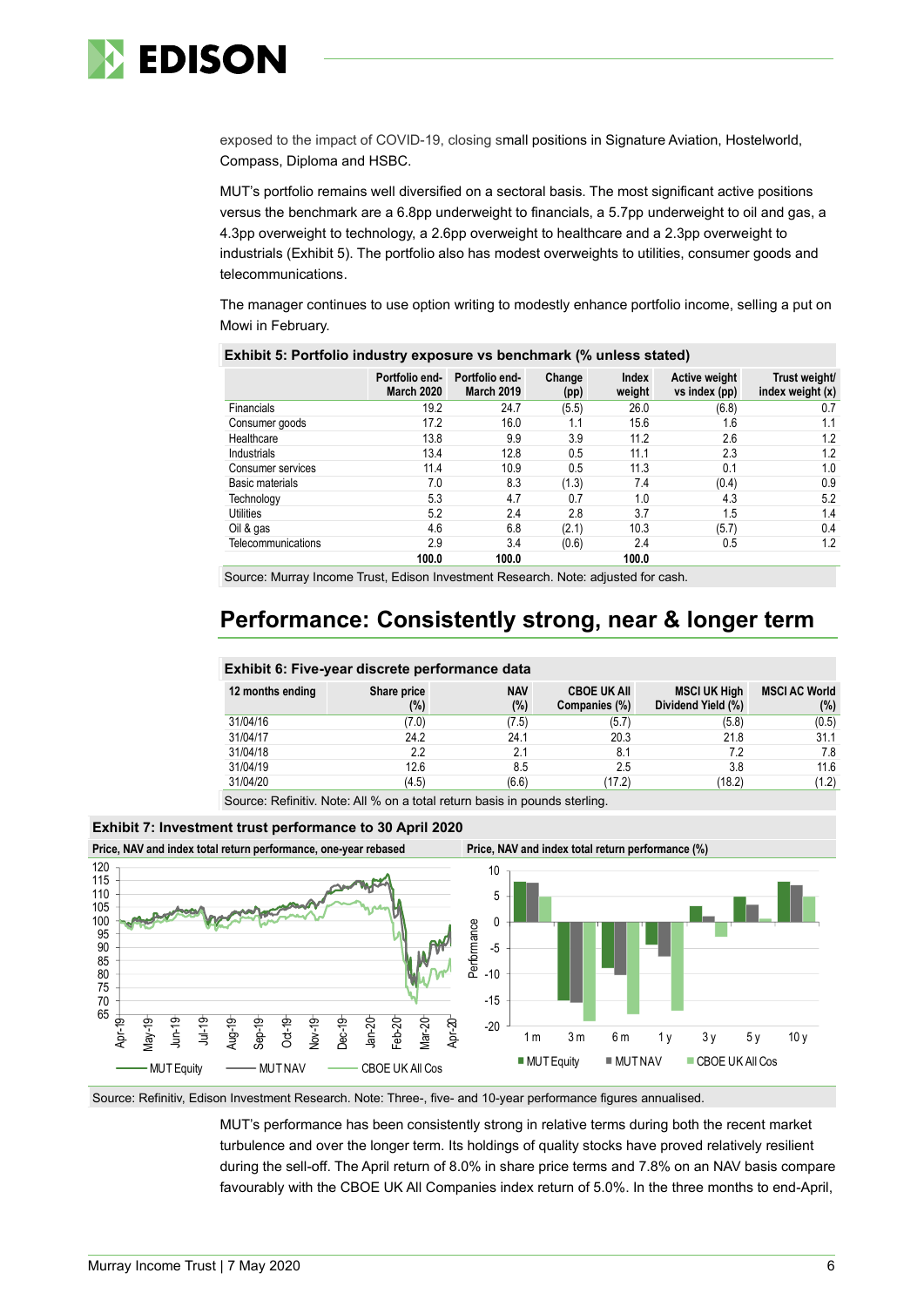

returns in share price and NAV terms were -15.0% and -15.6% respectively, notably ahead of the CBOE UK All Companies index return of -19.1%. The trust also outperformed the index over six months and one, three, five and 10 years, recording positive absolute returns over three, five and 10 years (Exhibit 7, right-hand chart).

The MSCI UK High Dividend Yield Index could be viewed as a closer proxy than the broad UK stock market for the investment universe of a UK equity income fund. Exhibit 8 shows that MUT has also outperformed this index significantly in all periods, except for a slight underperformance in April 2020. However, it has underperformed the MSCI AC World index in all periods shown, not surprisingly given the strength in the US market, which dominates this index. Sterling's weakness over recent years has also contributed to MUT's underperformance against the global index, as it boosts returns from foreign investments.

Since the onset of the coronavirus crisis, performance has been helped by the portfolio's sector positioning. Underweight positions in financials and oil & gas, and overweight positions in healthcare and utilities, have assisted returns. Stock selection has also contributed. In particular, the defensive qualities of Roche, SSE and Assura led to their outperformance and enhanced MUT's relative returns, as did underweights to HSBC and Lloyds Bank, whose share prices declined.

|                                        | One month | Three months | Six months | One year | Three vears | Five years | 10 years |
|----------------------------------------|-----------|--------------|------------|----------|-------------|------------|----------|
| Price relative to CBOE UK All Cos      | 2.8       | 5.1          | 10.7       | 15.3     | 19.9        | 22.0       | 31.4     |
| NAV relative to CBOE UK All Cos        | 2.6       | 4.4          | 9.2        | 12.7     | 12.7        | 14.0       | 22.3     |
| Price relative to MSCI UK High Div Yld | (0.6)     | 9.0          | 7.5        | 16.8     | 20.8        | 21.7       | 21.7     |
| NAV relative to MSCI UK High Div Yld   | (0.8)     | 8.3          | 6.1        | 14.2     | 13.6        | 13.8       | 13.2     |
| Price relative to MSCI AC World        | (0.9)     | (7.8)        | (4.1)      | (3.3)    | (7.5)       | (18.1)     | (14.2)   |
| NAV relative to MSCI AC World          | (1.0)     | (8.4)        | (5.4)      | (5.4)    | (13.0)      | (23.4)     | (20.1)   |

Source: Refinitiv, Edison Investment Research. Note: Data to end-April 2020. Geometric calculation.



**Exhibit 9: NAV total return performance relative to CBOE UK All Cos index over three years**

Source: Refinitiv, Edison Investment Research

# **Discount: Recent events interrupt narrowing trend**

Before the recent market turbulence, MUT's discount to NAV had been diminishing steadily since the fourth quarter of 2018. It tightened more rapidly in February 2020 and the share price nudged briefly into premium territory in March, before moving back to a discount at the end of the month as the share price declined (Exhibit 9). As at 5 May 2020, the trust's shares were trading at a 6.7% discount to cum-income NAV. This compares with historical average discounts of 4.7%, 7.0%, 7.3% and 4.0% over one, three, five and 10 years respectively.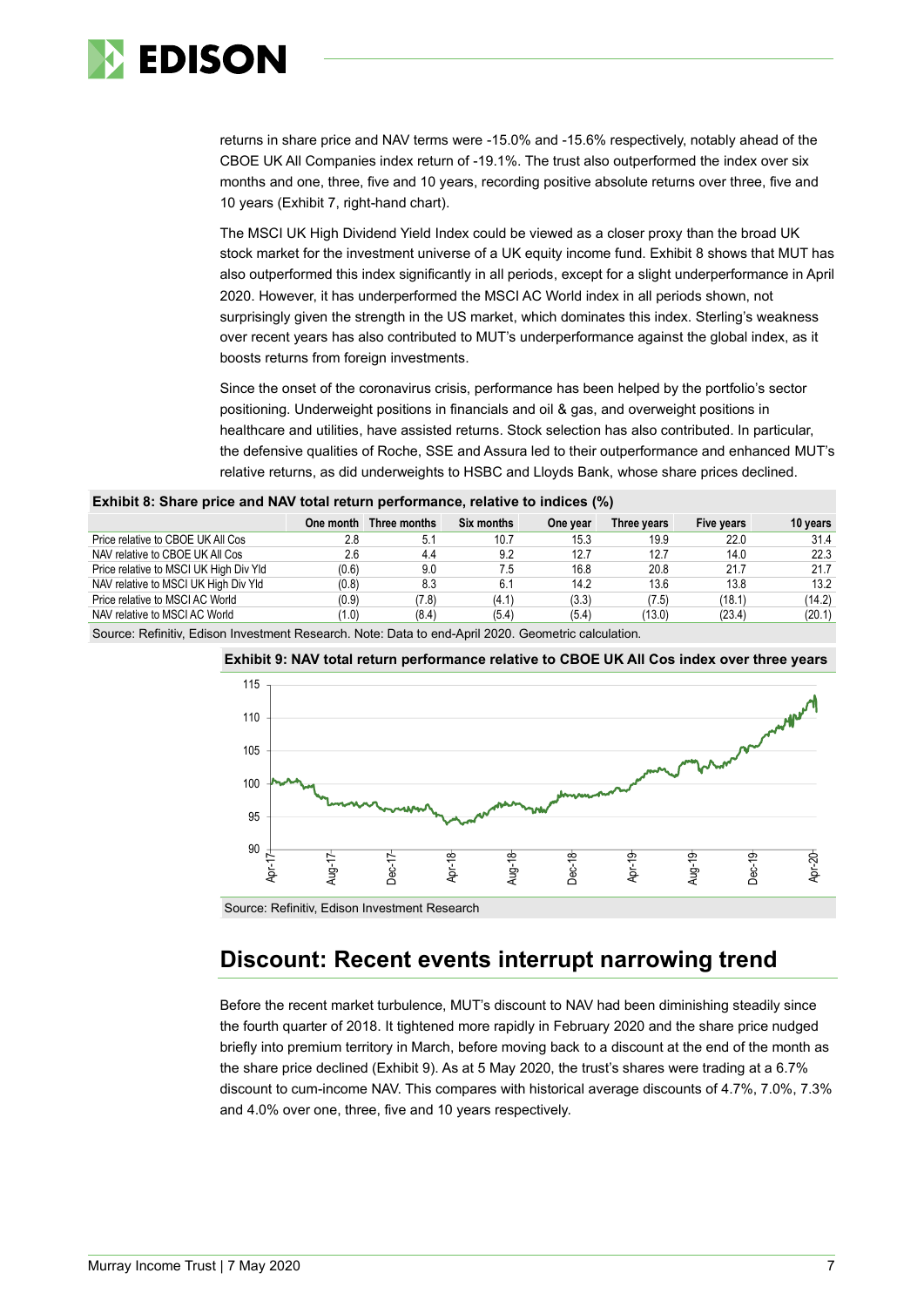# **EDISON**





# **Capital structure and fees**

MUT is structured as a conventional investment trust, with one share class. As at end-March 2020, it had 66.1m shares in issue, with a further 2.5m in treasury. The board has authority to repurchase up to 14.99% of shares to manage a discount, or allot up to 5% to manage a premium. However, there have been no repurchases since end-October 2018, as the shares have benefited from the strong NAV performance. The managers have access to gearing of up to £60m (c 11.5% of net assets) via £40m of 10-year loan notes (issued in November 2017 with a coupon of 2.51%) and a £20m multi-currency borrowing facility with Scotiabank. At end-March, net gearing stood at 7.1%.

The trust pays Aberdeen Standard Fund Managers a tiered annual management fee based on net assets: 0.55% up to £350m, 0.45% from £350m to £450m and 0.25% above £450m. Fees are charged 70% to capital and 30% to revenue. There is no performance fee. Ongoing charges for FY19 were 0.65%, unchanged from the previous year and below the average fee of 0.90% for the AIC UK Equity Income peer group.

# **Dividend policy and record**

MUT aims to provide investors with a high and growing dividend, paid quarterly. The 34.0p FY19 dividend was 2.3% higher than the 33.25p dividend paid for the previous 12 months, delivering the 46th successive year of dividend increases. At the AGM held in November 2019, shareholders approved a new dividend policy under which four interim dividends will be paid in December, March, June and September each year, for the years ending on or after 30 June 2020. This replaces the previous policy, which paid three interim dividends in January, March and June, and a final dividend following shareholder approval at the November AGM. The new policy thus ensures that investors will be paid dividends earlier and at more regular intervals. In November 2019, the trust announced that it would pay 8.25p per share on 20 December 2019, 20 March 2020 and 19 June 2020 for the first three interim dividends, with the board announcing the fourth interim dividend in August 2020, for payment the following month. Based on the current share price and the last four dividends, MUT has a yield of 4.8%.

In the current environment, some short-term cuts to company dividends are inevitable, in many cases because it would be politically inadvisable for companies to pay out while receiving government support. However, MUT's quality portfolio holdings could reasonably be expected to return to the dividend list once economic activity resumes in the coming quarters, and in the meantime, MUT has sufficient revenue reserves to maintain its quarterly dividend payments for several quarters if need be and expects to be able to maintain its long-term record of increased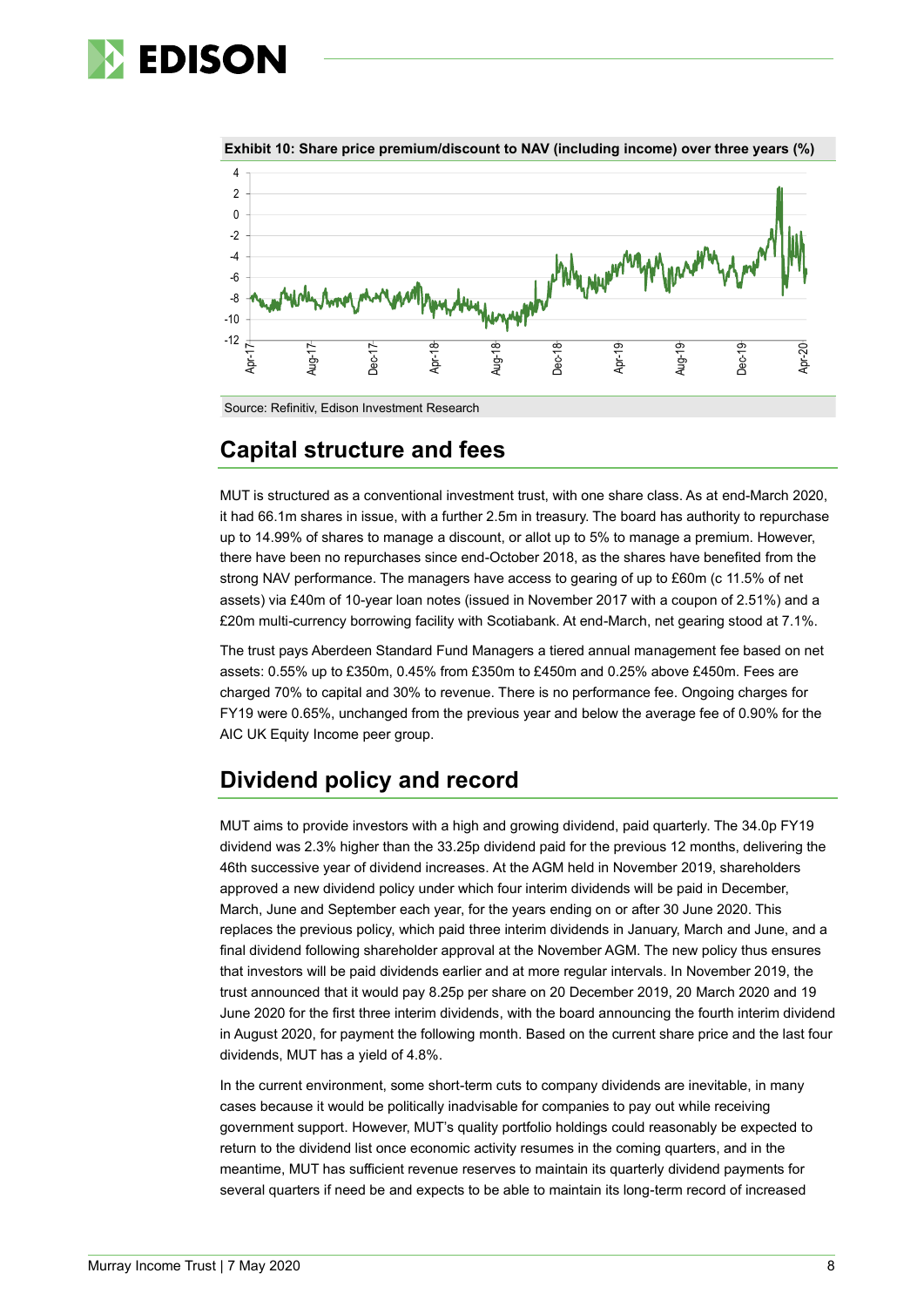

annual dividends. The trust's revenue reserve is currently c 29p per share, equivalent to c 85% of the full-year dividend, which provides a meaningful income cushion over coming quarters. Option writing is used as a source of additional revenue, to supplement income generated by the investment process.

# **Peer group comparison**

MUT is a member of the Association of Investment Companies' (AIC) UK Equity Income sector, which has 24 members. Its recent strong performance has ensured that its ranking within this sector continues to improve. Exhibit 11 shows that as at 4 May 2020, the trust now sits in the top three performers over one and three years, and the top four over five years on a total return NAV basis, and it is ranked fifth over 10 years, compared to 13th only six months previously. While none of the members of the peer group has escaped absolute losses during the recent sharp market selloff, MUT's return fell by 8.5%, a significantly smaller loss than the average return of -20.3% across the sector. The trust has recorded positive absolute returns over five and 10 years and is broadly flat over three years.

Exhibit 11 also shows that MUT's ongoing charges are below the sector average and, in common with all but one of its peers, it does not charge a performance fee. Its discount is wider than the average of 5.1%, although several of MUT's peers are trading at a premium to NAV. In common with most of its peers, MUT uses some net gearing, although less than average, while its dividend yield is somewhat below average, mainly due to the strong performance of its share price.

| % unless stated                     | <b>Market</b><br>cap £m | <b>NAV TR</b><br>1 year | <b>NAV TR</b><br>3 year | <b>NAV TR</b><br>5 year | <b>NAV TR</b><br>10 year | Ongoing<br>charge | Perf.<br>fee | <b>Discount</b><br>(cum-fair) | <b>Net</b><br>gearing | <b>Dividend</b><br>yield |
|-------------------------------------|-------------------------|-------------------------|-------------------------|-------------------------|--------------------------|-------------------|--------------|-------------------------------|-----------------------|--------------------------|
| <b>Murray Income Trust</b>          | 476.0                   | (8.5)                   | (0.3)                   | 15.9                    | 97.8                     | 0.7               | No           | (6.7)                         | 107                   | 4.8                      |
| Aberdeen Standard Equity Inc Trust  | 133.6                   | (30.1)                  | (26.9)                  | (17.7)                  | 54.5                     | 0.9               | No           | (9.8)                         | 110                   | 7.8                      |
| <b>BlackRock Income and Growth</b>  | 38.0                    | (15.9)                  | (11.3)                  | 2.1                     | 63.6                     | 1.1               | No           | 1.0                           | 102                   | 4.3                      |
| <b>BMO Capital &amp; Income</b>     | 267.2                   | (21.9)                  | (12.6)                  | 9.2                     | 74.3                     | 0.6               | No           | 2.2                           | 108                   | 4.6                      |
| <b>BMO UK High Income Units</b>     | 100.0                   | (17.2)                  | (15.2)                  | (2.4)                   | 64.9                     | 1.0               | No           | (4.7)                         | 105                   | 5.0                      |
| <b>Chelverton UK Dividend Trust</b> | 25.0                    | (38.6)                  | (42.1)                  | (20.8)                  | 115.4                    | 2.0               | No           | (1.5)                         | 169                   | 10.1                     |
| City of London                      | 1,395.7                 | (19.2)                  | (12.5)                  | (1.0)                   | 93.7                     | 0.4               | No           | 4.7                           | 111                   | 5.7                      |
| Diverse Income Trust                | 291.3                   | (7.2)                   | (4.3)                   | 20.6                    | $\overline{a}$           | 1.2               | No           | (10.6)                        | 100                   | 4.7                      |
| Dunedin Income Growth               | 364.5                   | (7.2)                   | 2.2                     | 12.6                    | 95.0                     | 0.6               | No           | (6.3)                         | 109                   | 5.2                      |
| Edinburgh Investment Trust          | 778.2                   | (25.2)                  | (28.7)                  | (14.6)                  | 91.8                     | 0.6               | No           | (12.6)                        | 110                   | 6.4                      |
| Finsbury Growth & Income            | 1,661.2                 | (10.8)                  | 14.8                    | 45.1                    | 246.6                    | 0.7               | No           | 0.5                           | 101                   | 2.2                      |
| Invesco Income Growth               | 130.6                   | (17.7)                  | (16.0)                  | (4.0)                   | 86.6                     | 0.7               | No           | (13.4)                        | 104                   | 5.3                      |
| <b>Investment Company</b>           | 12.9                    | (13.6)                  | (5.2)                   | (2.5)                   | 73.8                     | 2.4               | No           | (8.3)                         | 100                   | 4.5                      |
| JPMorgan Claverhouse                | 319.8                   | (22.6)                  | (16.5)                  | (2.4)                   | 68.8                     | 0.7               | <b>No</b>    | 3.4                           | 105                   | 5.3                      |
| JPMorgan Elect Managed Income       | 69.5                    | (19.6)                  | (15.8)                  | (5.2)                   | 67.9                     | 0.9               | No           | (1.9)                         | 100                   | 5.5                      |
| Law Debenture Corporation           | 580.3                   | (19.5)                  | (11.6)                  | 3.0                     | 97.1                     | 0.3               | No           | (3.1)                         | 122                   | 5.3                      |
| Lowland                             | 252.4                   | (29.9)                  | (31.1)                  | (18.1)                  | 91.6                     | 0.6               | Yes          | (6.0)                         | 117                   | 6.4                      |
| <b>Merchants Trust</b>              | 435.3                   | (23.2)                  | (15.5)                  | (8.0)                   | 67.1                     | 0.6               | No           | 0.3                           | 118                   | 7.4                      |
| Perpetual Income & Growth           | 462.9                   | (31.0)                  | (35.2)                  | (28.8)                  | 55.5                     | 0.7               | No           | (13.7)                        | 116                   | 6.9                      |
| Schroder Income Growth              | 163.5                   | (20.8)                  | (15.5)                  | (4.5)                   | 81.6                     | 0.9               | No           | 2.8                           | 112                   | 5.3                      |
| Shires Income                       | 67.2                    | (14.7)                  | (7.5)                   | 7.4                     | 102.0                    | 1.4               | No           | (1.9)                         | 123                   | 6.0                      |
| Temple Bar                          | 478.8                   | (40.6)                  | (33.2)                  | (25.6)                  | 37.3                     | 0.5               | No           | (9.5)                         | 100                   | 7.2                      |
| Troy Income & Growth                | 243.8                   | (8.7)                   | (1.6)                   | 16.2                    | 111.0                    | 0.9               | No           | 1.9                           | 100                   | 3.9                      |
| Value And Income                    | 75.6                    | (24.0)                  | (19.5)                  | (10.0)                  | 53.1                     | 1.3               | No           | (28.6)                        | 141                   | 7.3                      |
| Sector average (24 funds)           | 367.6                   | (20.3)                  | (15.0)                  | (1.4)                   | 86.6                     | 0.9               |              | (5.1)                         | 112                   | 5.7                      |
| MUT rank in sector                  | 6                       | 3                       | 3                       | 4                       | 5                        | 16                |              | 16                            | 14                    | 18                       |

**Exhibit 11: UK Equity Income peer group as at 5 May 2020\***

Source: Morningstar, Edison Investment Research. Note: \*Performance to 4 May 2020 based on cum-fair NAV. TR = total return. Net gearing is total assets less cash and equivalents as a percentage of net assets (100 = ungeared).